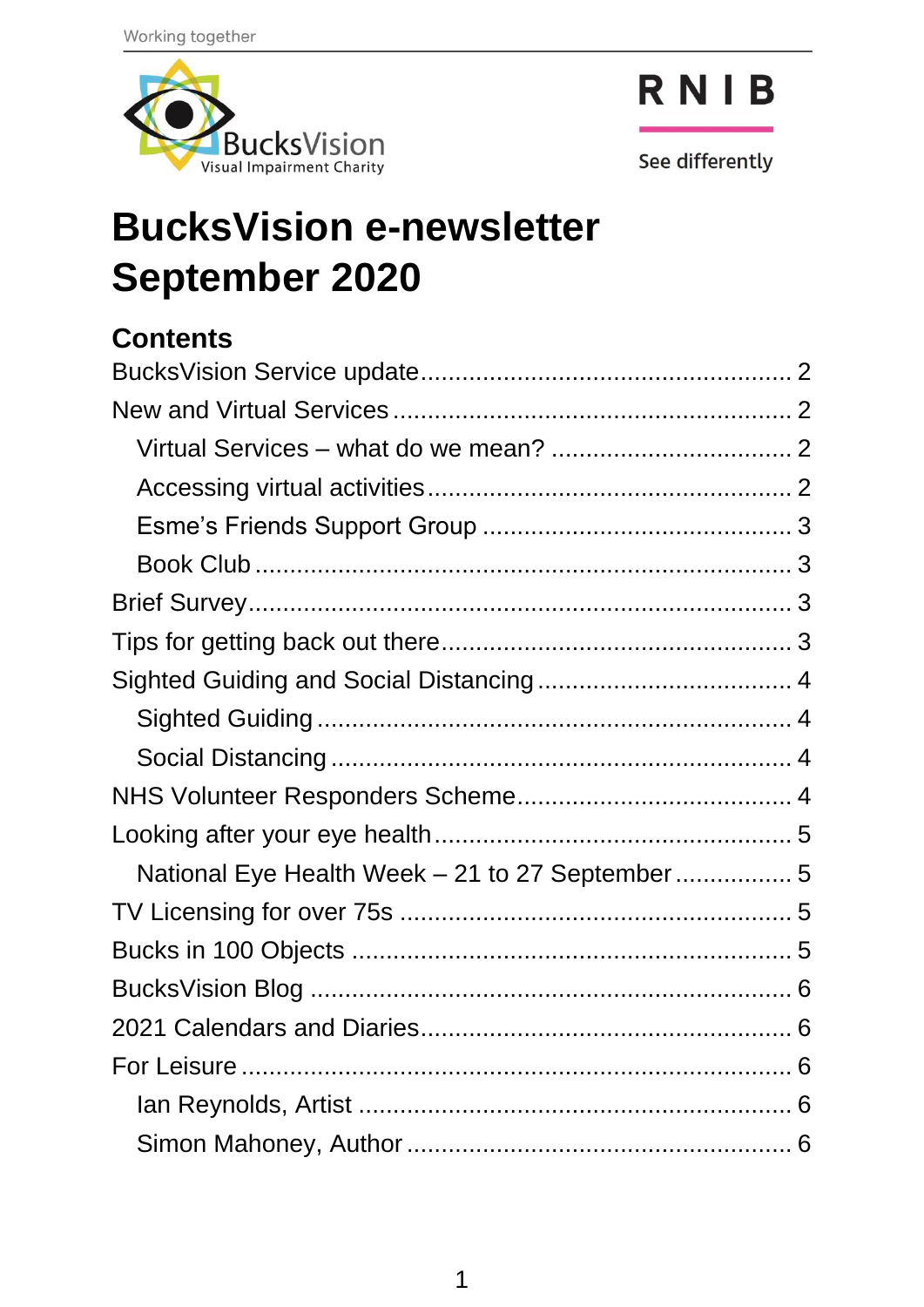## <span id="page-1-0"></span>**BucksVision Service update**

At end of August BucksVision staff reviewed our face to face social activities to consider whether they could restart. Unfortunately, we concluded that, until there are changes in social distancing guidelines, we sadly cannot resume these activities.

However, some of our services have been able to resume in a limited capacity, for example from the 1 August we restarted some of our Befriending, Reading and Shopping relationships on a case by case basis.

We also reopened our Aylesbury Resource Room for appointments. We only book one appointment per day, allowing us time to sanitise the room and equipment thoroughly, and appointments are kept to one hour. Unfortunately at this current time we cannot provide any transport.

In addition, our volunteers also continue to stay in touch with people and we are exploring other ways to keep people connected during this time, see **New Services** below.

# <span id="page-1-1"></span>**New and Virtual Services**

#### <span id="page-1-2"></span>**Virtual Services – what do we mean?**

You may have heard a lot about virtual meetings over the last few months, but do you know what they involve? Well for a start you don't have to be technically minded to join virtual meetings or even have a computer or the internet, as many virtual meetings can be accessed by telephone. We also have volunteers who can talk you through how to access virtual meetings if you would like more information.

#### <span id="page-1-3"></span>**Accessing virtual activities**

While our face to face groups are still unable to resume we have been looking into organising our own virtual activities. We may also be able to offer you the opportunity to access activities run by one of our neighbouring sight loss societies. We will be sending something out about this shortly but in meantime if virtual activities are something you would be interested in please do get in touch.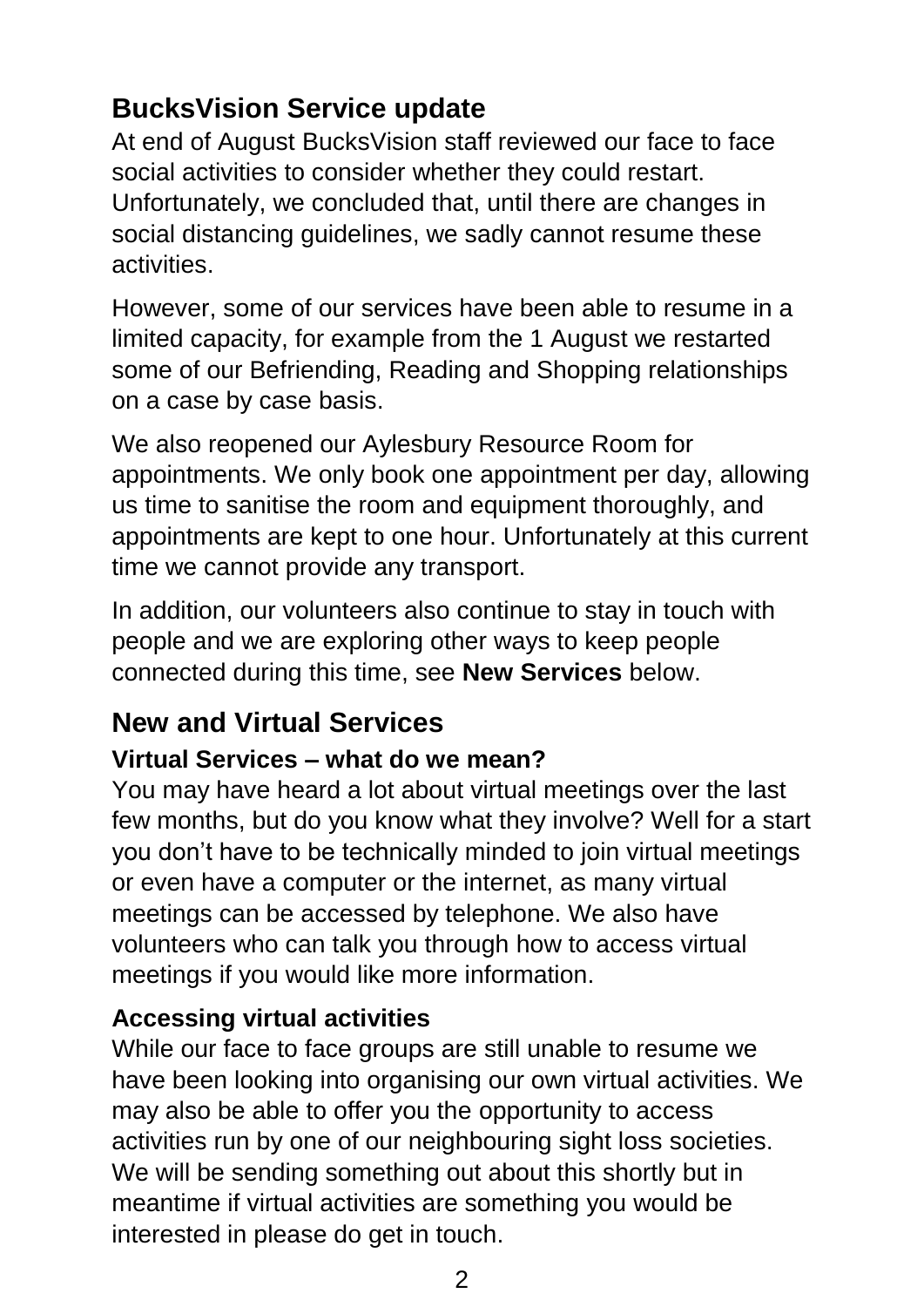## <span id="page-2-0"></span>**Esme's Friends Support Group**

We are investigating starting up a telephone support group for people experiencing Charles Bonnet Syndrome (CBS). CBS causes people with sight loss to experience visual hallucinations, sometimes they can be benign but other times they can be terrifying. A support group gives people a chance to talk about their experiences, coping strategies and to realise they are not alone. If this is something you would be interested in joining let us know.

#### <span id="page-2-1"></span>**Book Club**

As mentioned in Summer newsletter we are still exploring setting up a virtual Book Club and will be in touch soon about how this would work in terms of when it will run, the first book it will discuss and how you can access the book.

# <span id="page-2-2"></span>**Brief Survey**

In the next few weeks we will be emailing you a brief survey to discover the impact that COVID-19 has had on you, our members, so that if this situation was to arise again we know what support you need and what more we can do. If you do not wish to receive the survey, please let us know.

# <span id="page-2-3"></span>**Tips for getting back out there**

RNIB have put together some tips to help you get back out into your community now lockdown is easing.

Be aware, be prepared and give yourself time - places that you used to visit may have made significant changes to their environment, you may be able to discover these changes by calling in advance or perhaps you may feel more comfortable visiting them with someone else for the first few times.

Equip yourself and don't be afraid to ask for assistance - you could consider carrying a visual indicator of your sight loss if you don't already have one such as a symbol cane. Remember you can ask for help if you need it.

Stay safe and comfortable - face masks are mandatory in many places now, if you are worried they may interfere with your glasses or remaining vision you can try out different masks at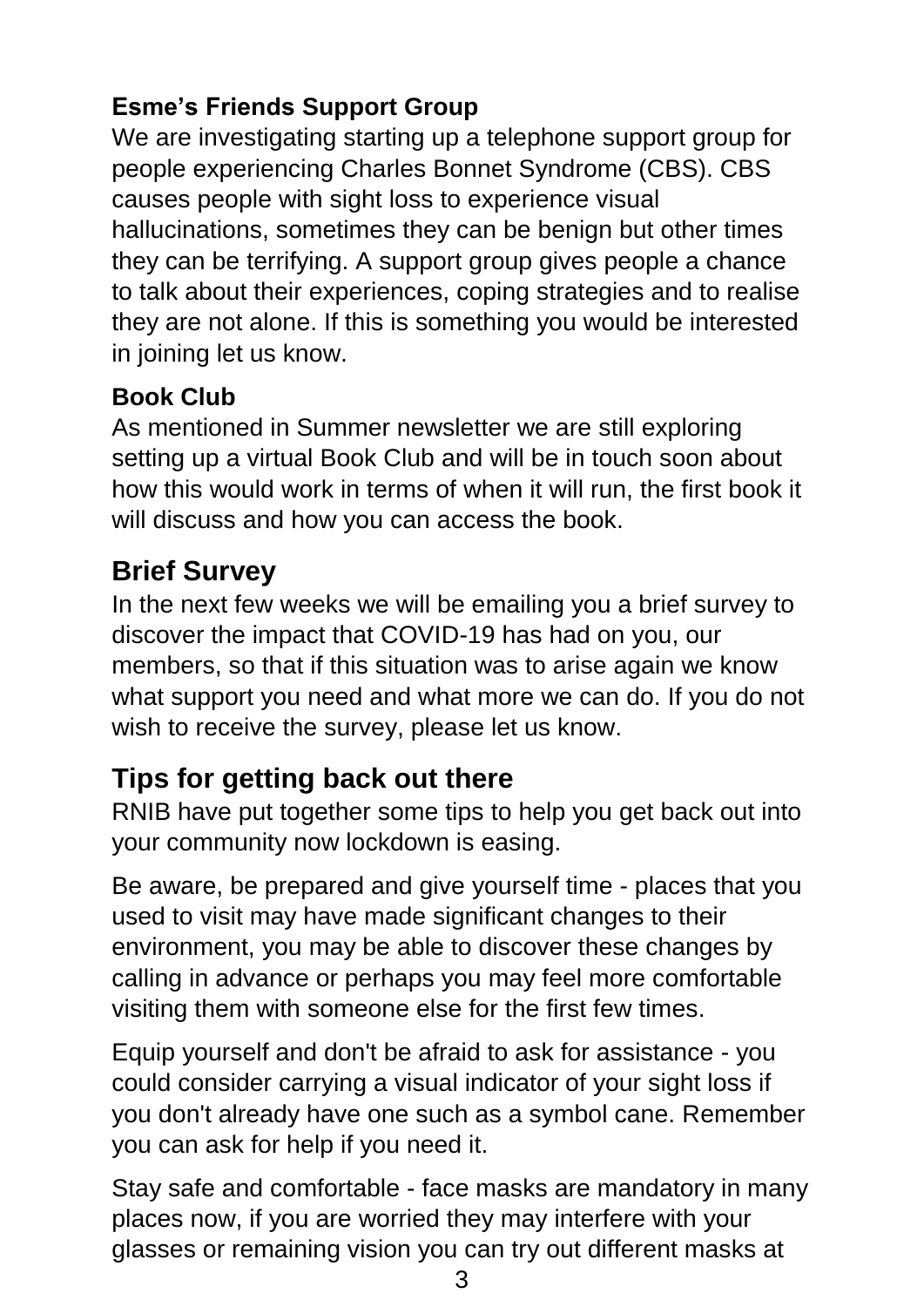home. If you are unable to wear one you can wear an exemption badge if you wish.

If you have experienced positive customer service, don't forget to share your stories with us, or if you are a Facebook user you can share them with your local RNIB Connect Group – [RNIB](https://www.facebook.com/groups/RNIBConnectsoutheast)  [Connect South East](https://www.facebook.com/groups/RNIBConnectsoutheast) (this is a private group so you will need to request to join it).

Remember we are here to help - let us know if you have any useful tips, questions about things you are struggling with, or if you have encountered any problems.

## <span id="page-3-0"></span>**Sighted Guiding and Social Distancing Sighted Guiding**

<span id="page-3-1"></span>On 3 September the Department of Health and Social Care confirmed that blind and partially sighted people in England can now be guided by someone outside their household or social bubble. The RNIB have put together guidance on how this can be done while minimising risks - [sighted guided guidelines.](http://rnib.in/SightedGuiding) Some of the key points include wearing face masks (unless exempt), practising good hand hygiene, limiting time spent together and only undertaking permitted journeys and activities.

#### <span id="page-3-2"></span>**Social Distancing**

RNIB have tips for helping people with sight loss to social distance at this time on their [website.](https://www.rnib.org.uk/campaigning/social-distancing)

They also announced on Friday 7 August that they have worked with the Cabinet Office to design a 'Please give me space' social distancing indicator. This is an optional indicator that RNIB have jointly designed to make it applicable for anyone who finds it difficult to socially distance or who is anxious about people getting too close. It means you can avoid having to disclose the specific reason why you need others to keep their distance. For more information about this please visit [RNIB website.](https://www.rnib.org.uk/news/campaigning/please-give-me-space-social-distance-tool?fbclid=IwAR0USBRBlV1P2sQts66IOvljpgXfTo8pDfM41Ll3DzXJNX1CNjZTfs4DCfE)

#### <span id="page-3-3"></span>**NHS Volunteer Responders Scheme**

If you live in England and either need to self-isolate for any reason or you are choosing to stay at home as much as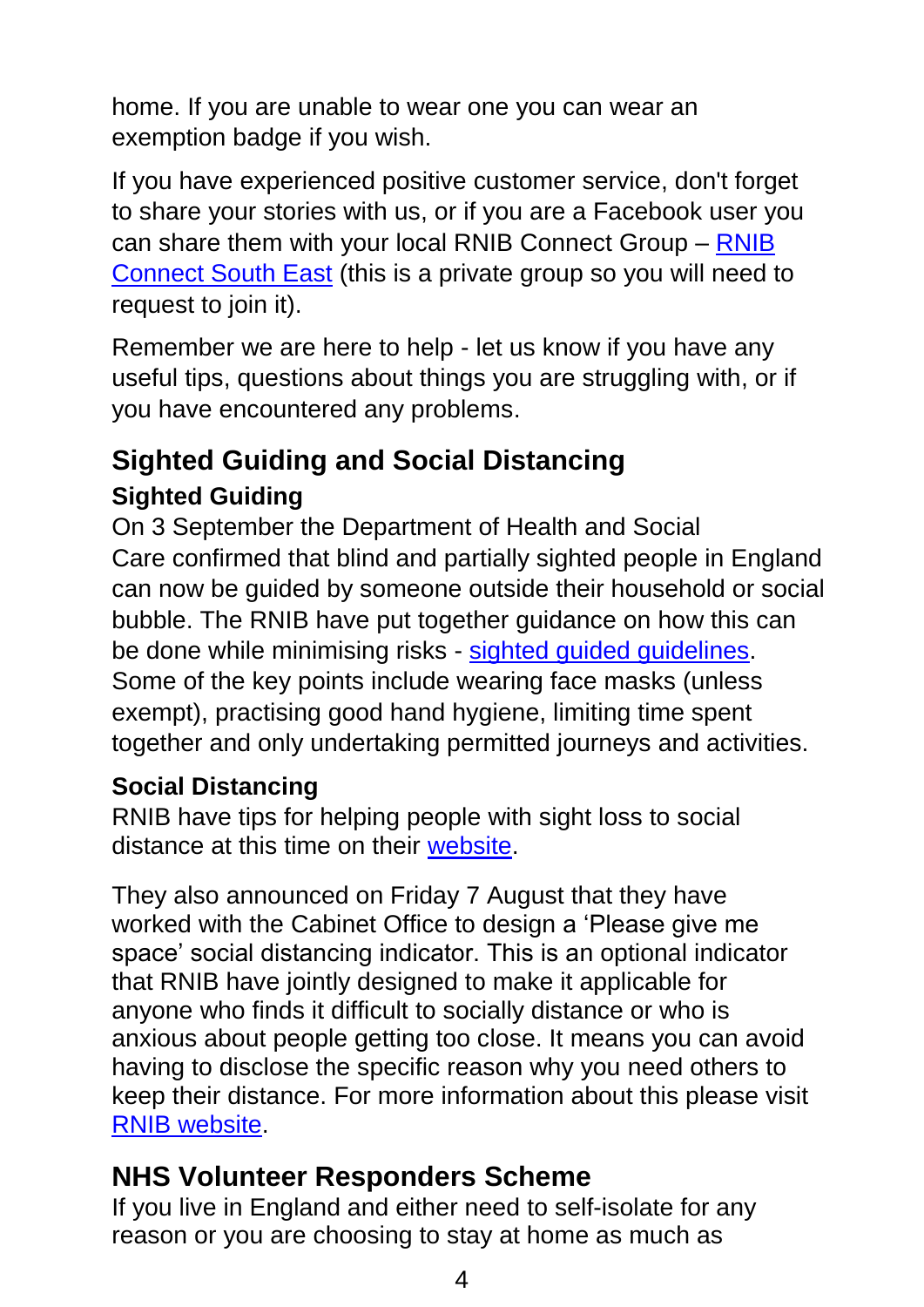possible because you are cautious about going out, you can request assistance from the NHS Volunteers Responders Scheme. NHS Volunteer Responders can help you with shopping and prescriptions, lifts to medical appointments and regular friendly calls. Call 0808 196 3646 (8am to 8pm, seven days) or visit [their website](https://nhsvolunteerresponders.org.uk/) for more information. The service will run until at least December.

## <span id="page-4-0"></span>**Looking after your eye health**

Despite the changes and restrictions brought on by coronavirus, it is still essential to look after your eye health. Whether it's a regular or follow-up appointment, an injection, or emergency advice or treatment, you should attend essential and routine eye appointments, unless you are advised otherwise, or are displaying coronavirus symptoms. For more information and advice visit [RNIB](https://www.rnib.org.uk/sight-loss-advice/eye-health/eye-health-and-appointments-during-coronavirus) website or call their helpline on 0303 123 9999.

The RNIB have also created an online leaflet ['Eye health during](https://www.rnib.org.uk/sites/default/files/eye-health-coronavirus-tips-2.pdf)  [coronavirus What to do and what to expect'](https://www.rnib.org.uk/sites/default/files/eye-health-coronavirus-tips-2.pdf)

#### <span id="page-4-1"></span>**National Eye Health Week – 21 to 27 September**

We will be promoting National Eye Health Week across social media this year, keep an eye on our channels to see what we get up to – [Facebook,](https://www.facebook.com/bucksvision) [Twitter](https://twitter.com/BucksVision) and [Instagram.](http://www.instagram.com/bucksvision143)

#### <span id="page-4-2"></span>**TV Licensing for over 75s**

Further to the article in our summer newsletter this is a reminder that you do not have to act until the TV Licensing company contacts you.

For more information call 0300 790 6117 (Monday to Friday, 8.30am - 6.30pm).

## <span id="page-4-3"></span>**Bucks in 100 Objects**

Buckinghamshire Culture is working on a project to develop the story of Bucks in 100 Objects. They are asking for nominations of objects that represent Bucks and are valued by you. We are delighted to announce that we have nominated BucksVision's Ellen Margaret de Fraine Shield, which was awarded for over 50 years to the winning Division of our annual de Fraine arts and craft competition. You can read the [full nomination here.](https://bit.ly/3ivtkev) If